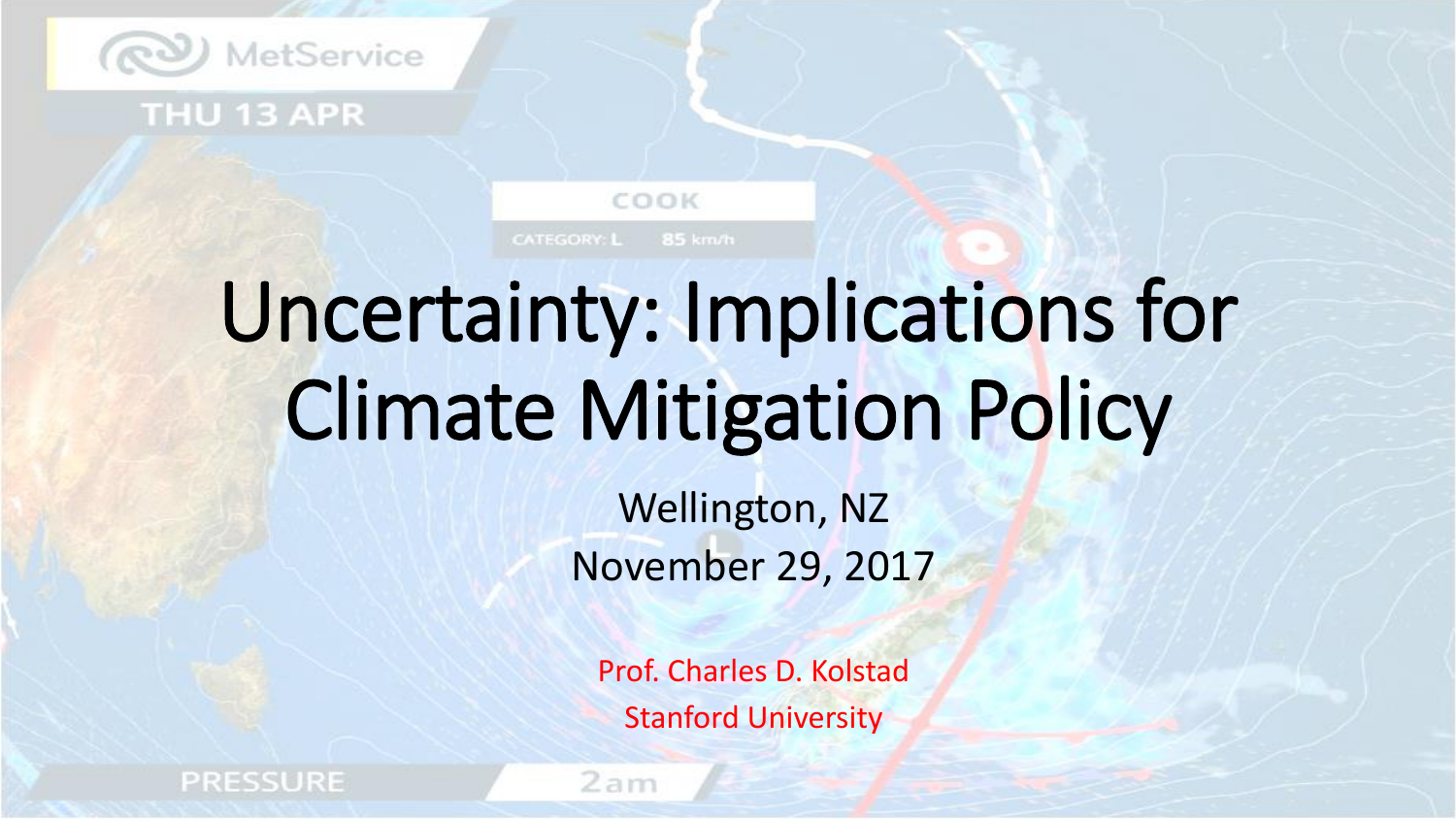### Uncertainty is Complex

• "There are known knowns: there are things we know we know. We also know there are known unknowns; that is to say we know there are some things we do not know. But there are also unknown unknowns — the ones we don't know we don't know."

• Famous contemporary philosopher (2003)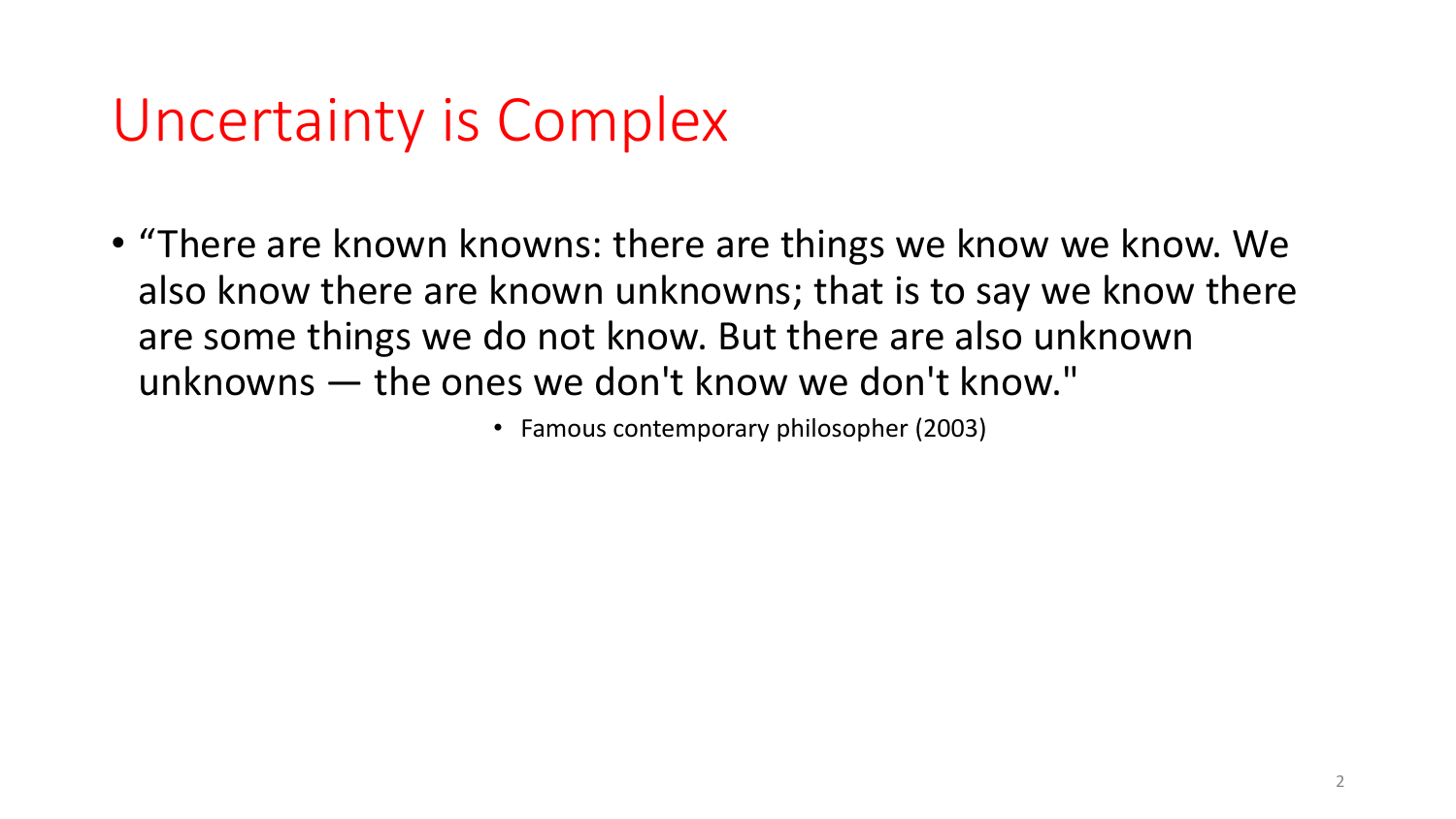### Uncertainty: What are we talking about?

- **Uncertainty** pertains to level of knowledge about problem (parametric or structural)
- **Stochasticity** pertains to shocks—generally unknowable ex ante
	- Eg, coin flip
	- For example, weather:  $y_t = \beta x_t + \eta_t$ 
		- β uncertain parameter; y weather; x climate
		- $n_t$  is unobserved stochastic shock
- **Asymmetric Information**—concerning actions or types
	- Regulator, firm and emission control costs: regulator generally more poorly informed. Biased or just higher variance?
	- Insurer vs insured (moral hazard and adverse selection): problems for insurability

### • **Abrupt Change and Irreversibilities**

- EG, if Gulf Stream shuts down, we may not be able to back off on emissions a bit to restore it
- **Learning** is process by which uncertainty is reduced
	- variance can still increase
	- learning about parametric uncertainty slowed by stochasticity
	- Learning occurs at multiple points in process  $-$  agents, markets, governments  $\frac{3}{3}$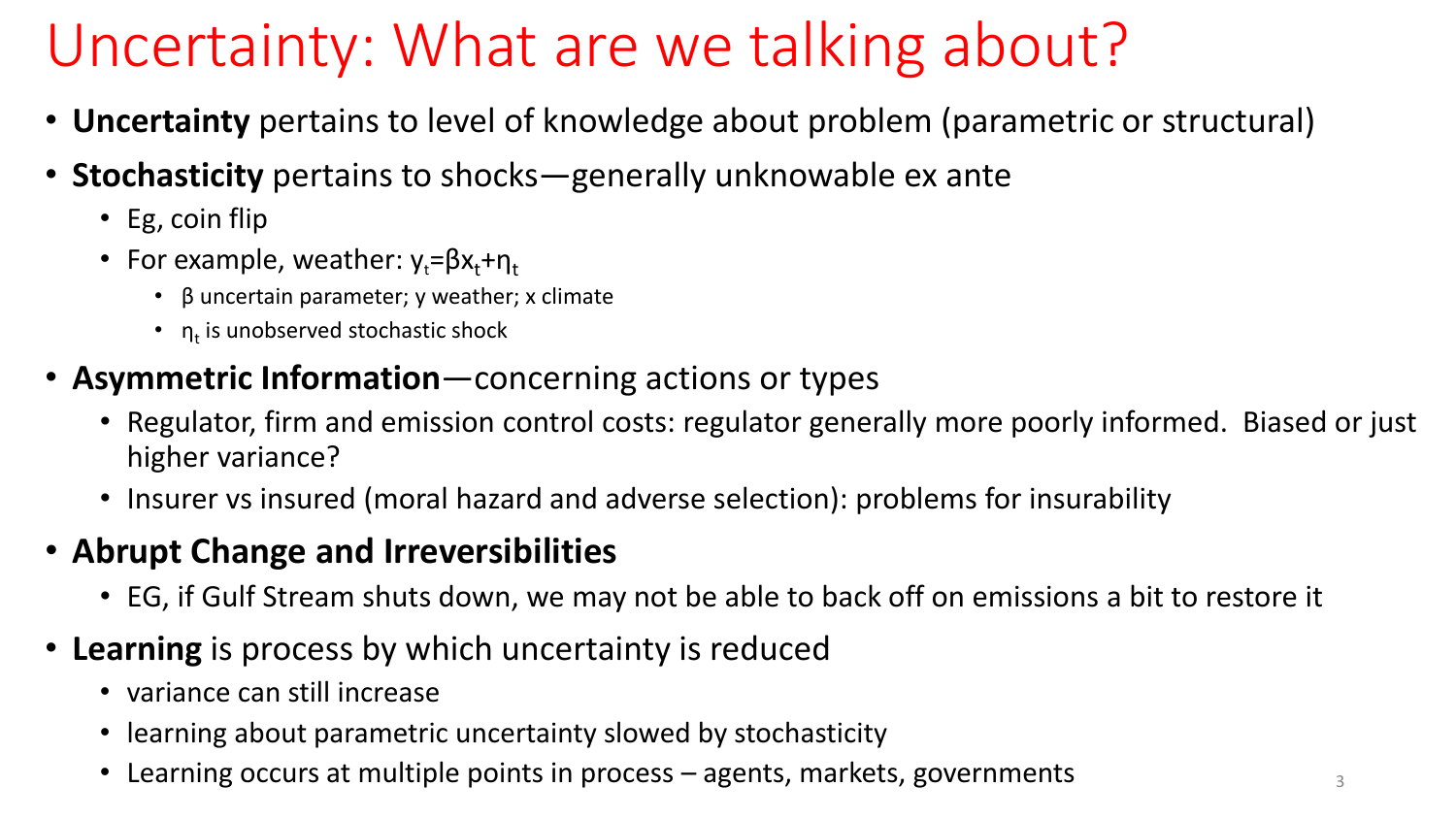- Uncertainty and risk
	- Some uncertainty quantifiable; some not. Some objective; some subjective; some both.
	- Uncertainty multifaceted: natural science, damage, costs
	- Uncertainty is different from stochasticity
	- Who is uncertain, who learns and does it matter? Scientists? Regulator? Farmer? Big business?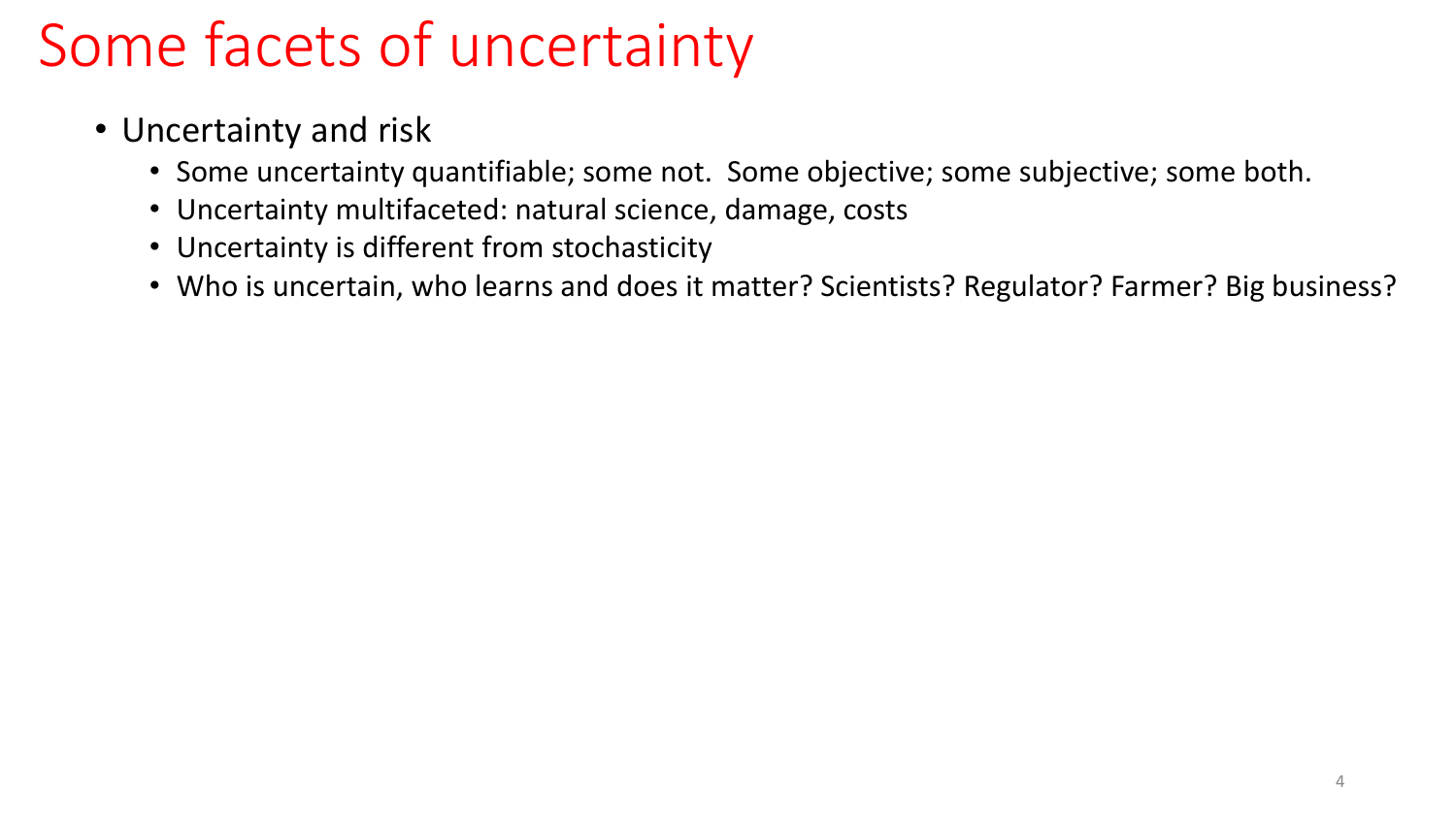- Uncertainty and risk
	- Some uncertainty quantifiable; some not. Some objective; some subjective; some both.
	- Uncertainty multifaceted: natural science, damage, costs
	- Uncertainty is different from stochasticity
	- Who is uncertain, who learns and does it matter? Scientists? Regulator? Farmer? Big business?
- Fat tails
	- As  $\Delta T$  increases, damage grows more rapidly than  $\pi(\Delta T)$  declines  $\rightarrow$  expected damage grows with ΔT

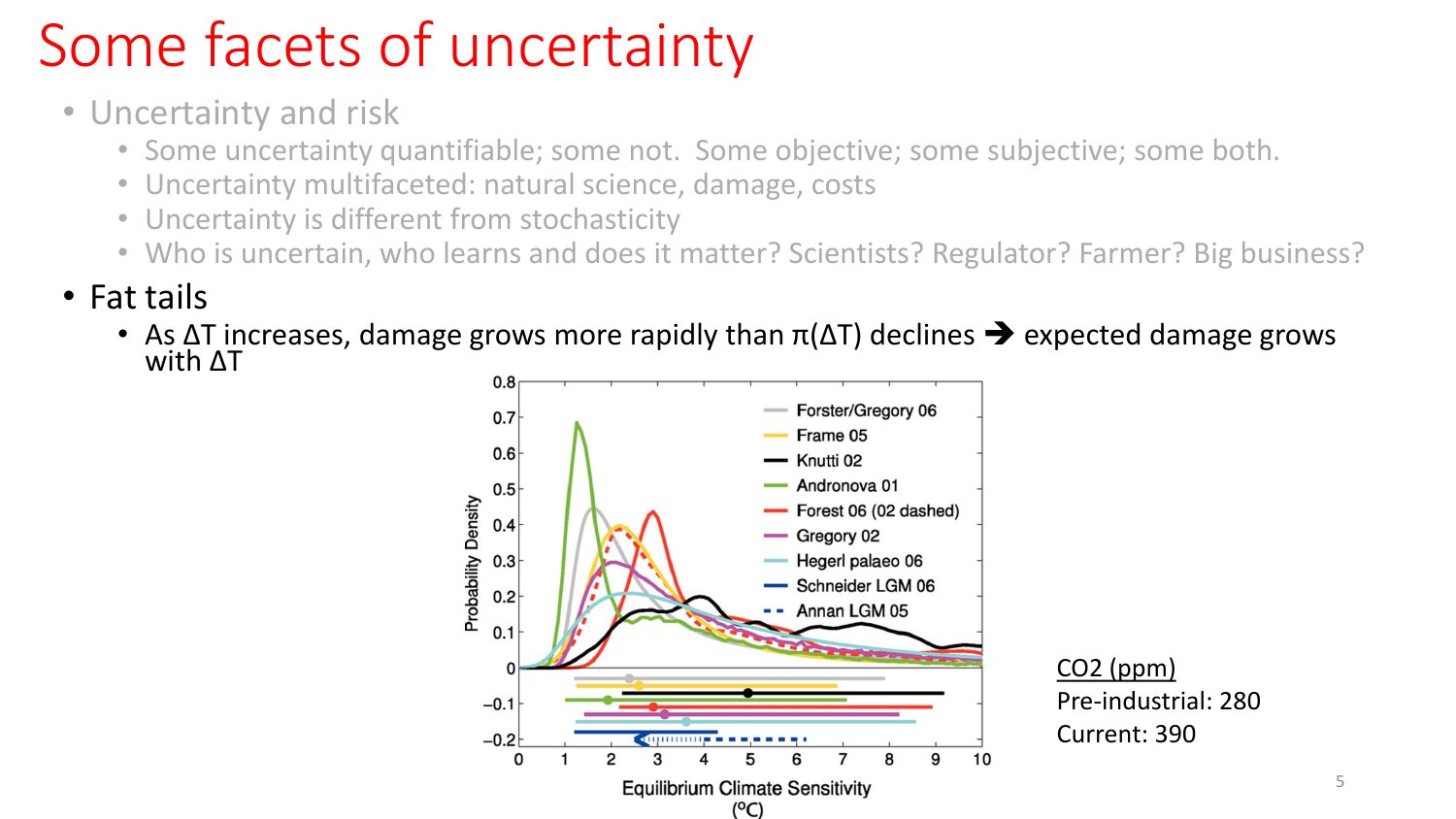- Uncertainty and risk
	- Some uncertainty quantifiable; some
	- Uncertainty multifaceted: natural scie
	- Uncertainty is different from stochast
	-
- Fat tails
	-
- Risk perception
	- People perceive risks differently, generating paradoxes

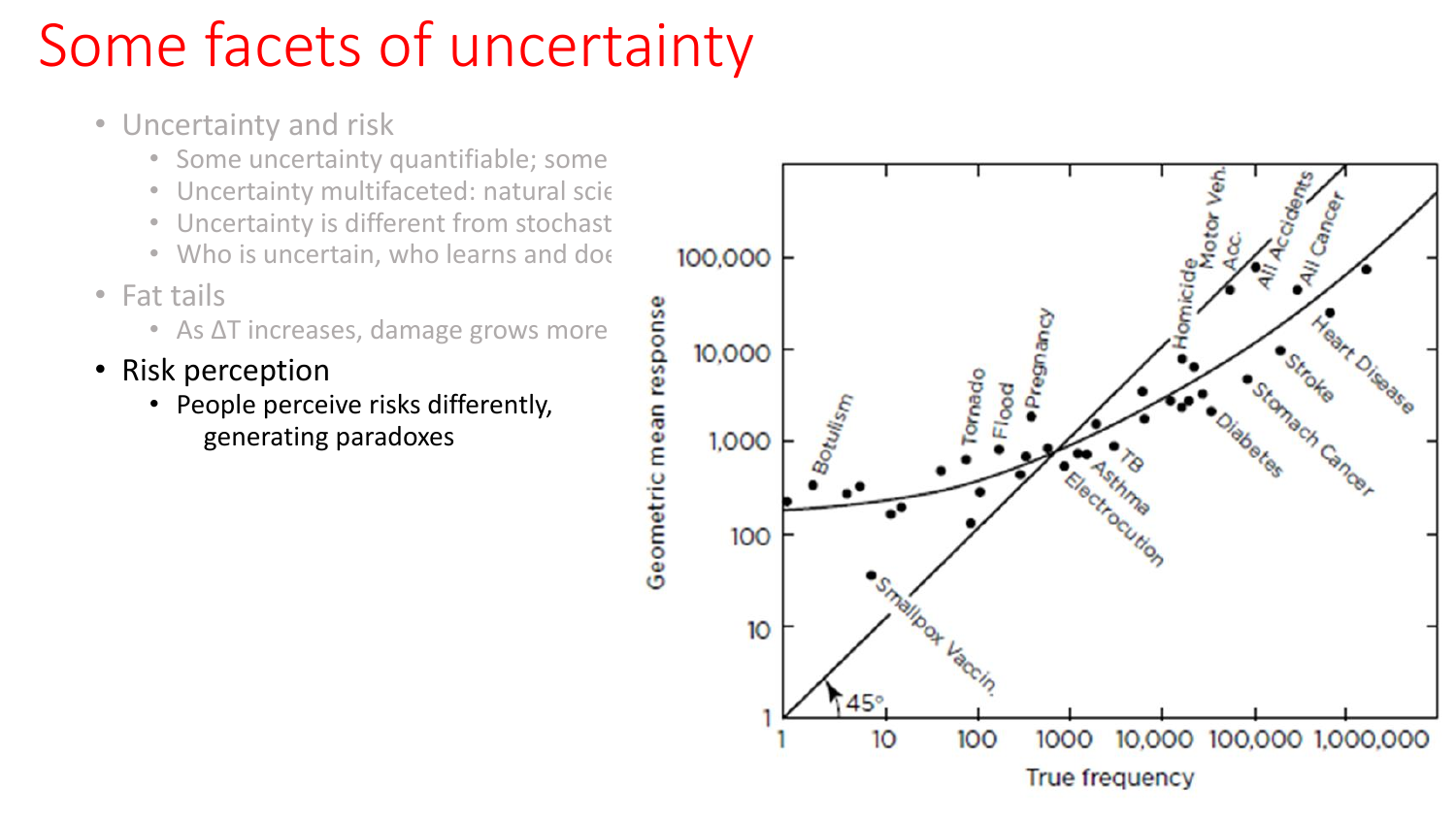- Uncertainty and risk
	- Some uncertainty quantifiable; some not. Some objective; some subjective; some both.
	- Uncertainty multifaceted: natural science, damage, costs
	- Uncertainty is different from stochasticity
	- Who is uncertain, who learns and does it matter? Scientists? Regulator? Farmer? Big business?
- Fat tails
	- As  $\Delta T$  increases, damage grows more rapidly than  $\pi(\Delta T)$  declines  $\rightarrow$  expected damage grows with ΔT
- Risk perception
	- People perceive risks differently, generating paradoxes
- Irreversibilities
	- Some actions are irreversible; uncertainty and learning suggests biasing current action towards precaution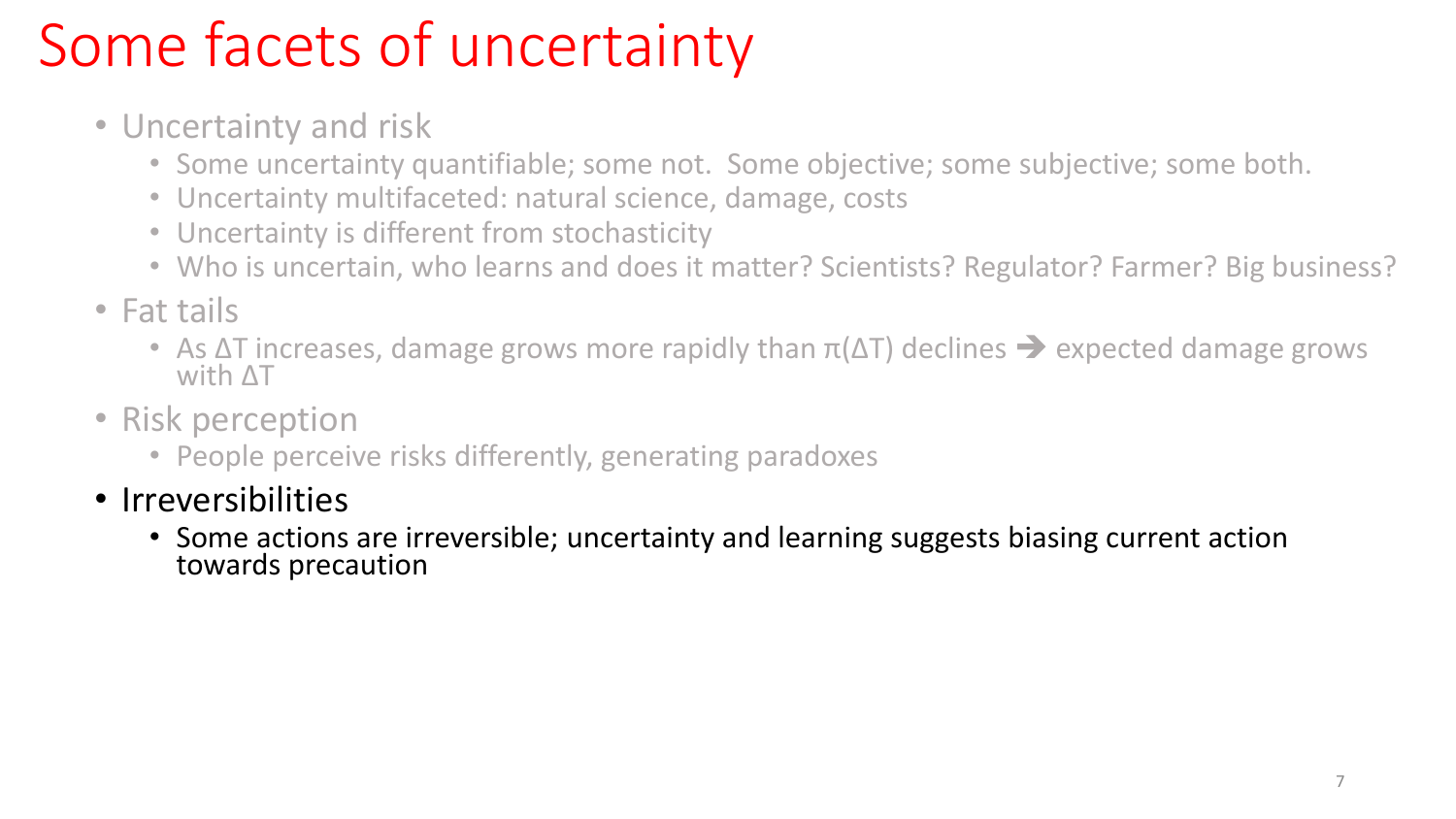- Uncertainty and risk
	- Some uncertainty quantifiable; some not. Some objective; some subjective; some both.
	- Uncertainty multifaceted: natural science, damage, costs
	- Uncertainty is different from stochasticity
	- Who is uncertain, who learns and does it matter? Scientists? Regulator? Farmer? Big business?
- Fat tails
	- As  $\Delta T$  increases, damage grows more rapidly than  $\pi(\Delta T)$  declines  $\rightarrow$  expected damage grows with ΔT
- Risk perception
	- People perceive risks differently, generating paradoxes
- Irreversibilities
	- Some actions are irreversible; uncertainty and learning suggests biasing current action towards precaution
- Evolution of future technology highly uncertain
	- Endogenous depends on regulatory action adopted
	- Key to costs and damages (though adaptation)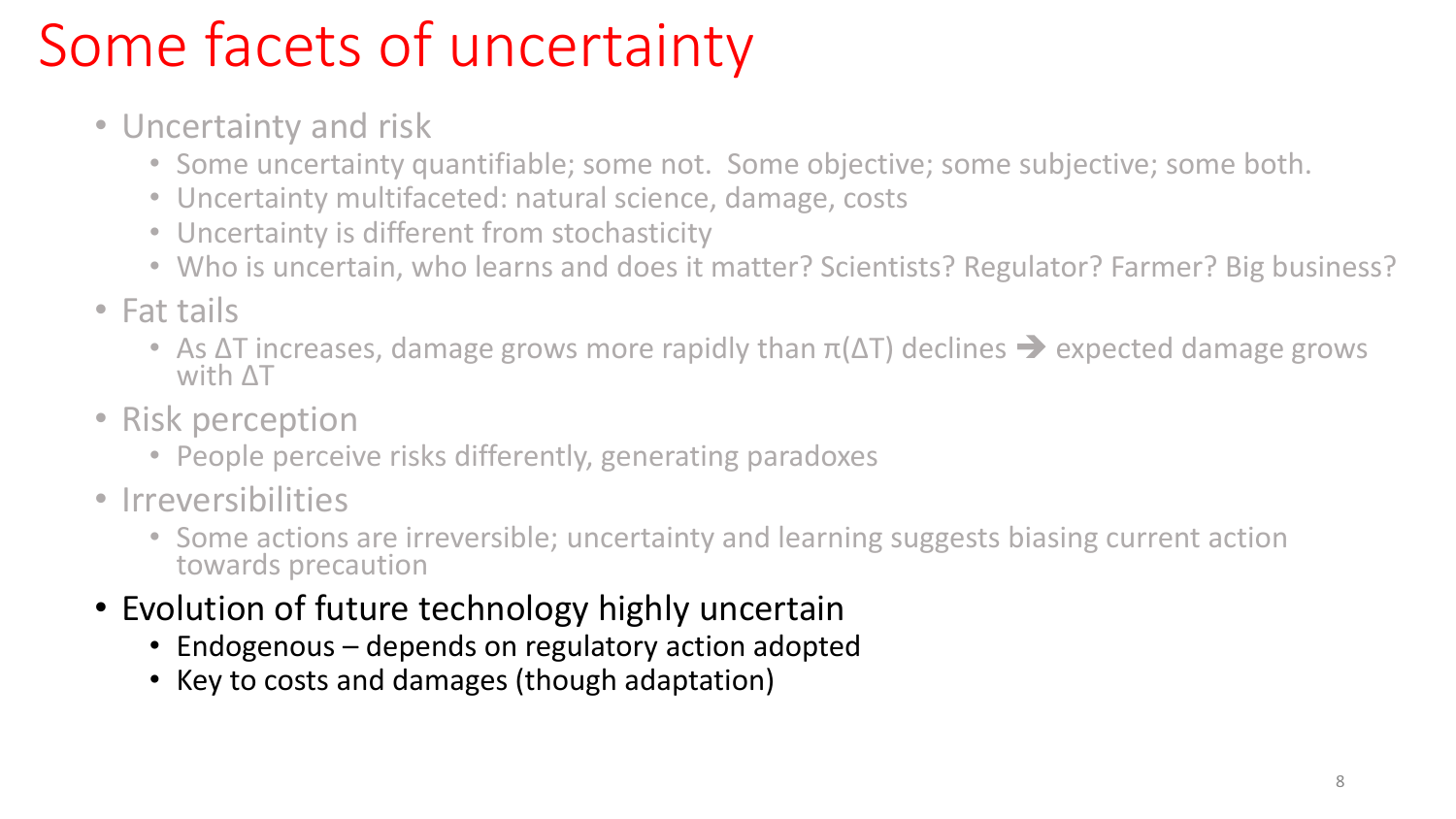### Example of Uncertainty: Past Technological Change



Figure 3 Prices of consumer energy services in the United Kingdom (Index  $1700 = 100$ ), in real terms (2000 values), 1700-2010 Source: Fouquet (2011); see online Supplemental material.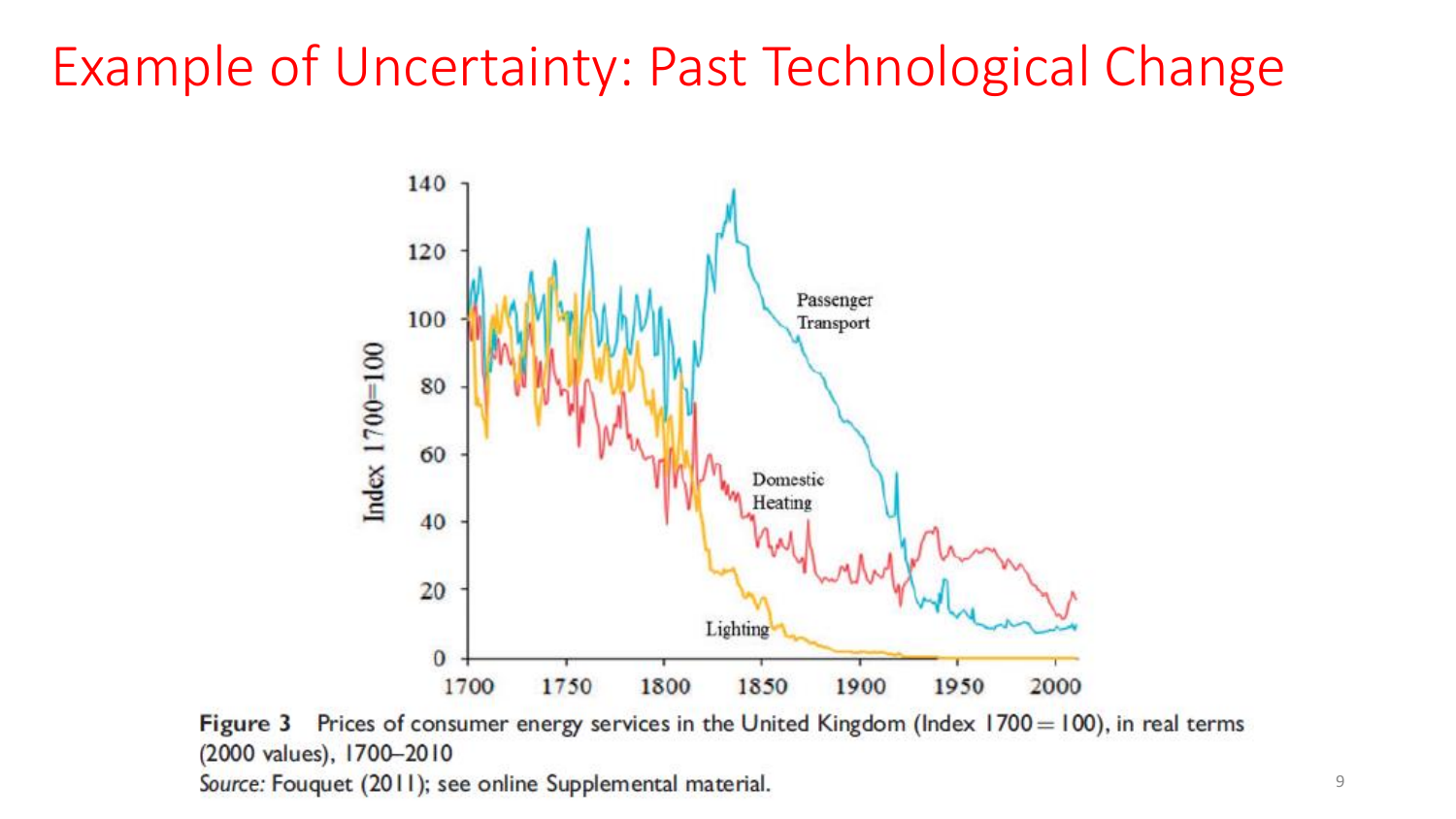#### Example of Uncertainty: Future Technological Change

(negative costs largely from assumptions on markets and technological change)

#### V2.0– McKinsey, 2009 Gas plant CCS retrofit -**Abatement cost** Coal CCS retrofit € per tCO<sub>2</sub>e Iron and steel CCS new build -Gas plant CCS retrofit. 60 Low penetration wind -Coal CCS new build 7 **Abatement cost** Reduced slash and burn agriculture Cars plug-in hybrid Power plant biomass - $\epsilon$  per tCO<sub>2</sub>e Iron and steel CCS new buildconversion 50 Residential electronics co-firing Degraded forest reforestation -Coal CCS new build-Reduced intensive -80 Reduced pastureland conversion - Residential appliances Nuclear 40 Lighting - switch incandescent priculture conversion Coal CCS retrofit-Retrofit residential HVAC Grassland management Pastureland afforestation penetration wind 60 to LED (residential) 30 Degraded land restoration -Tillage and residue mgmt Appliances electronics -Organic soils restoration 40 2<sup>nd</sup> generation biofuels Solar CS Motor systems efficiency 20 - Insulation retrofit (residential) Building efficiency-□ 1<sup>st</sup> generation biofuels - Cars full hybrid  $20$ new build 10 Cars full hybrid Waste recycling  $\mathbf{0}$ o 20<br>Organic soil restoration 30 25 5  $10$ 15 20  $\overline{2}$ 35  $-10$  $-20$ **Abatement potential** Geothermal - Geothermal Abatement powntial GtCO<sub>2</sub>e per year  $-20$  $-40$ GtCO<sub>2</sub>e per y Grassland management -Rice management Small hydro Solar CSP -Reduced pastureland conversion  $-30$  $-60$ Reduced slash and burn agriculture conversion -Waste recycling Reduced intensive LEfficiency improvements other industry agriculture conversion  $-40$ - Small hydro  $-80$ L Landfill gas electricity generation - 1<sup>st</sup> generation biofuels -High penetration wind  $-50$ Solar PV  $-100$ - Rice management Clinker substitution by fly ash Low penetration wind Efficiency improvements other industry  $-60$ LBuilding efficiency new build  $-120$ Degraded forest reforestation Electricity from landfill gas - Insulation retrofit (residential)  $-70$ - Pastureland afforestation Clinker substitution by fly ash  $-140$ -Tillage and residue management Degraded land restoration - Cropland nutrient management  $-80$ -Cropland nutrient management Nuclear - Motor systems efficiency  $-160$ - Cars plug-in hybrid  $-90$ Insulation retrofit (commercial) Retrofit residential HVAC  $-180$ ighting - switch incandescent to LED (residential) 2<sup>nd</sup> generation biofuels  $-100$ Appliances residential  $-200$ Note: The curve presents an estimate of the maximum potential of all technical GHG abatement measures below €60 per tCO<sub>2</sub>e if each lever was pursued aggressively. It is not a forecast of what role different abatement measures and technologies will play.<br>Source: Global GHG Abatement Cost Curve v2.0

V2.1—McKinsey, 2010

V2.1 Global GHG abatement cost curve beyond BAU - 2030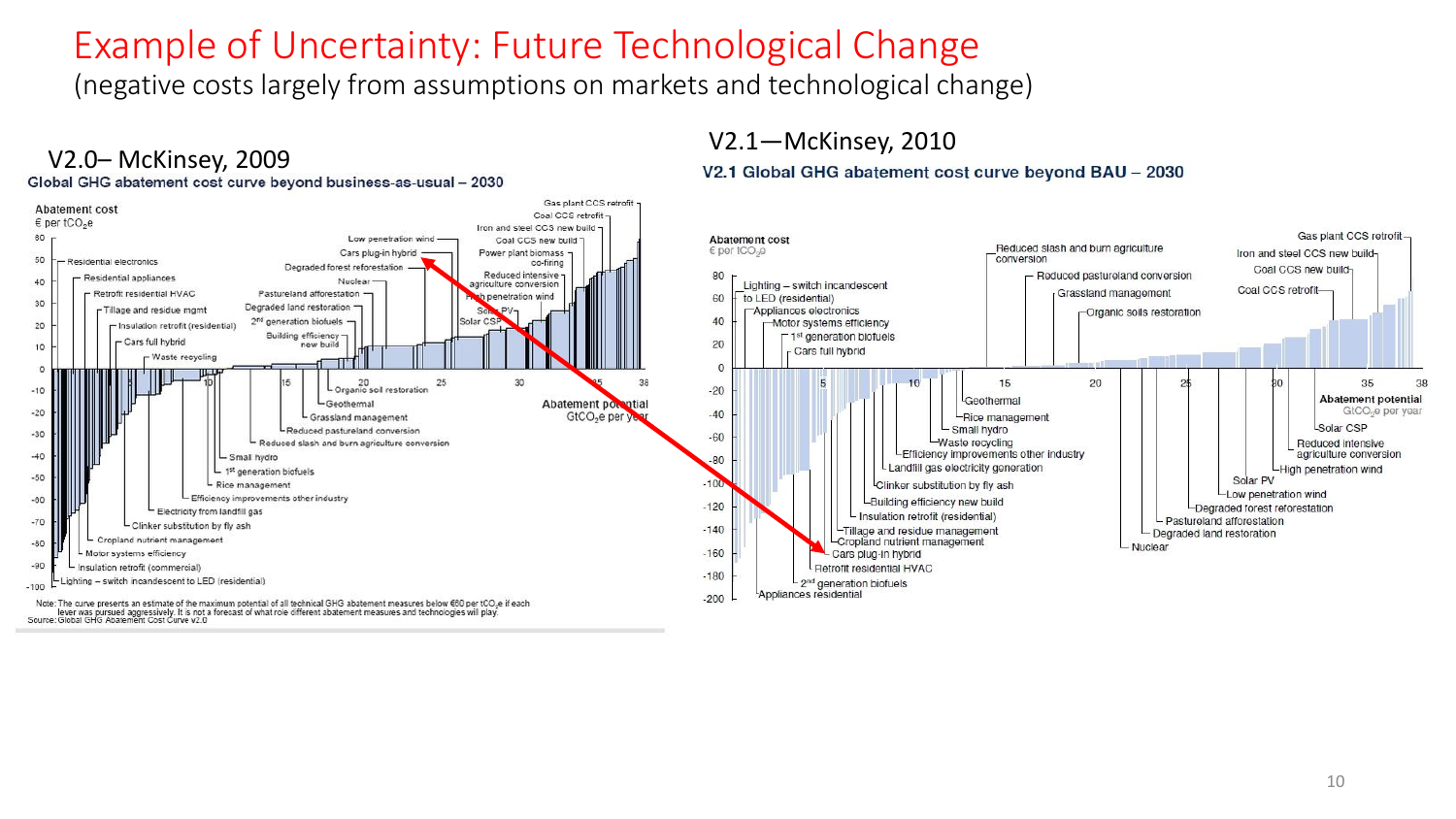### Example of Demand Uncertainty: Energy Demand & prices







<sup>2013</sup> EIA IEO

NB: 1 Quad ≈ 1.05 x  $10^{18}$  joules  $1$  Quad  $\approx 0.025$  BTOE 11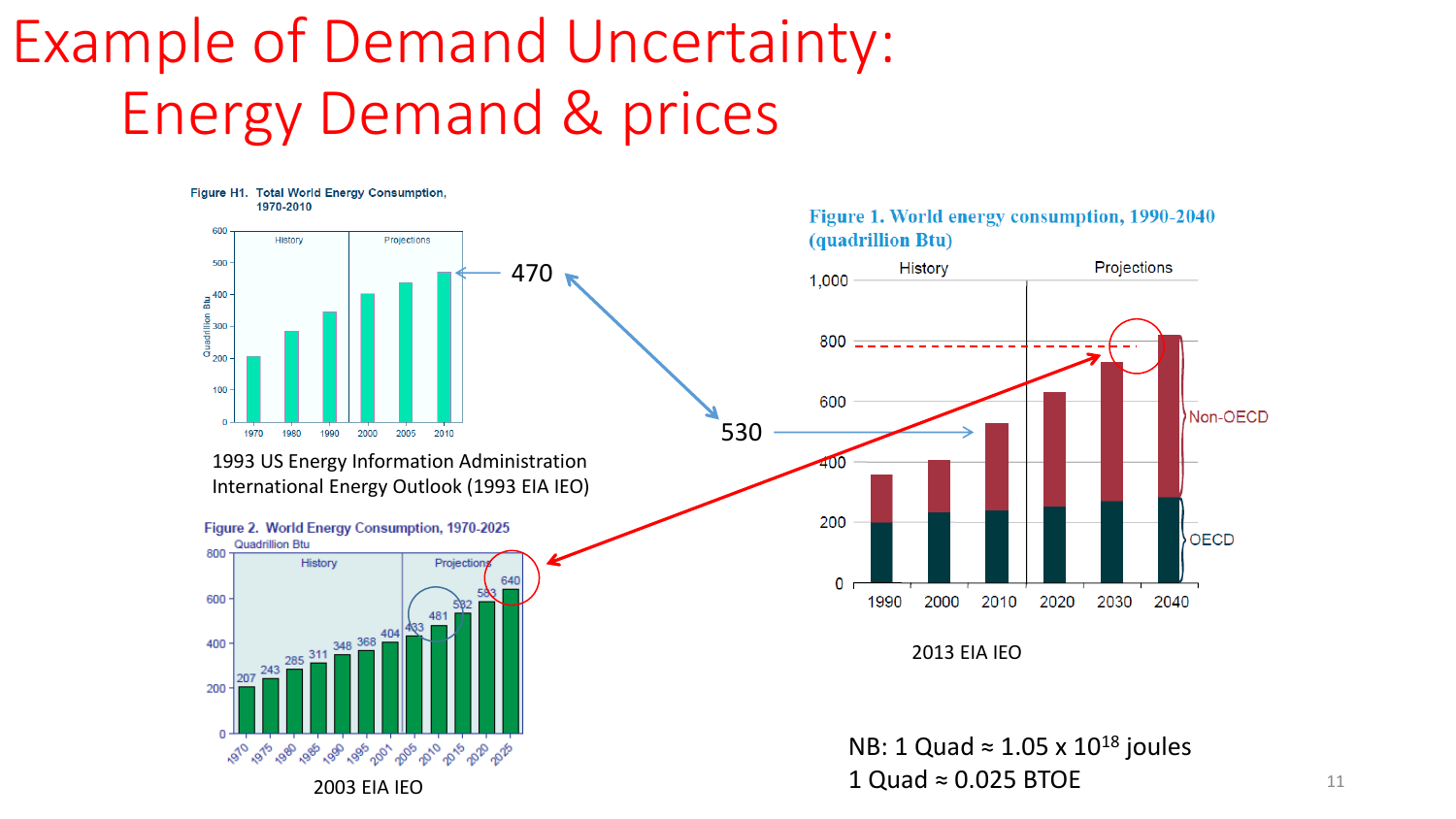### Risks & Climate: The Big Picture

- Abrupt Changes
	- Gulf Stream Shutdown, West Antarctic Ice Sheet Loss, Mass Migration
- Risk Increases from continuous climate change
	- Weather events & flood (NB: weather ≠ climate)
	- Commodity (energy, raw materials) shocks
		- Availability
		- Price
	- Wildfires
	- Civil unrest
	- Asset value shocks
	- Product market shifts and shocks
	- Currency risk
	- Bankruptcy (Insuring against flood)
- Risks mostly unrelated to realized climate change
	- Energy prices
	- Agricultural prices
	- Technological change
		- New vehicle technologies
		- **Batteries**
		- Supply technologies (eg, natural gas)
- Risks related to mitigation policy
	- Technological change and incentives for innovation
	- Energy markets
	- Renewable supply (solar and wind)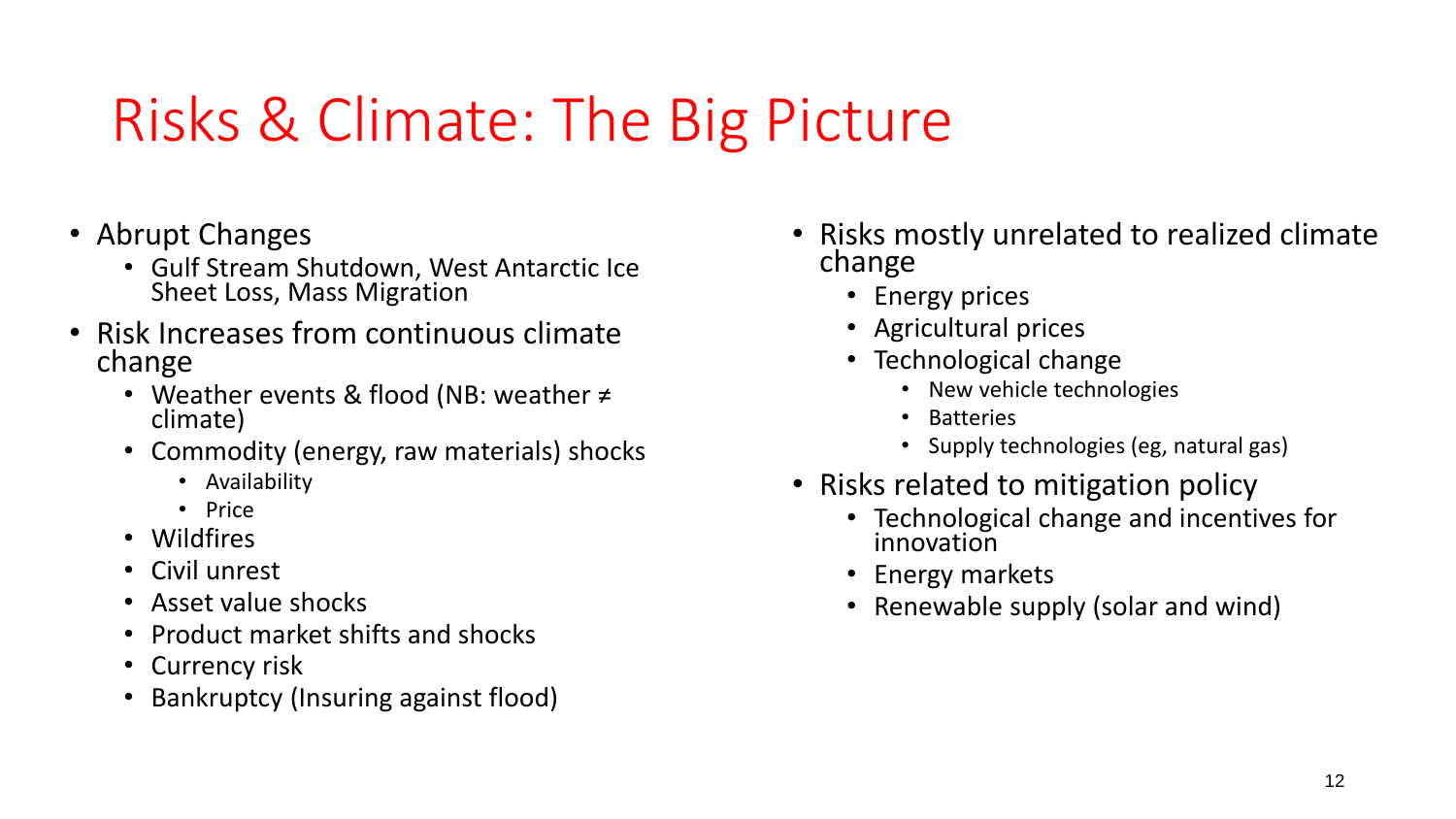### Who makes decisions about climate and uncertainty?

- Private decisions:
	- How to adapt to expected changes in climate?
	- How to exploit business opportunities generated by changes in climate
	- How to develop skills in demand in world of changed climate?
- Public decisions:
	- How to manage emissions and mitigation to meet global commitments?
	- How to incentivize private agents to manage their own risk?
	- How to structure domestic non-climate policies (eg, ag policies) to better deal with risk of climate changes?
	- How to harden domestic infrastructure to deal with risks?
	- How to streamline private insurance markets to better handle climate risk?
	- Opportunities to be global leader in specific areas?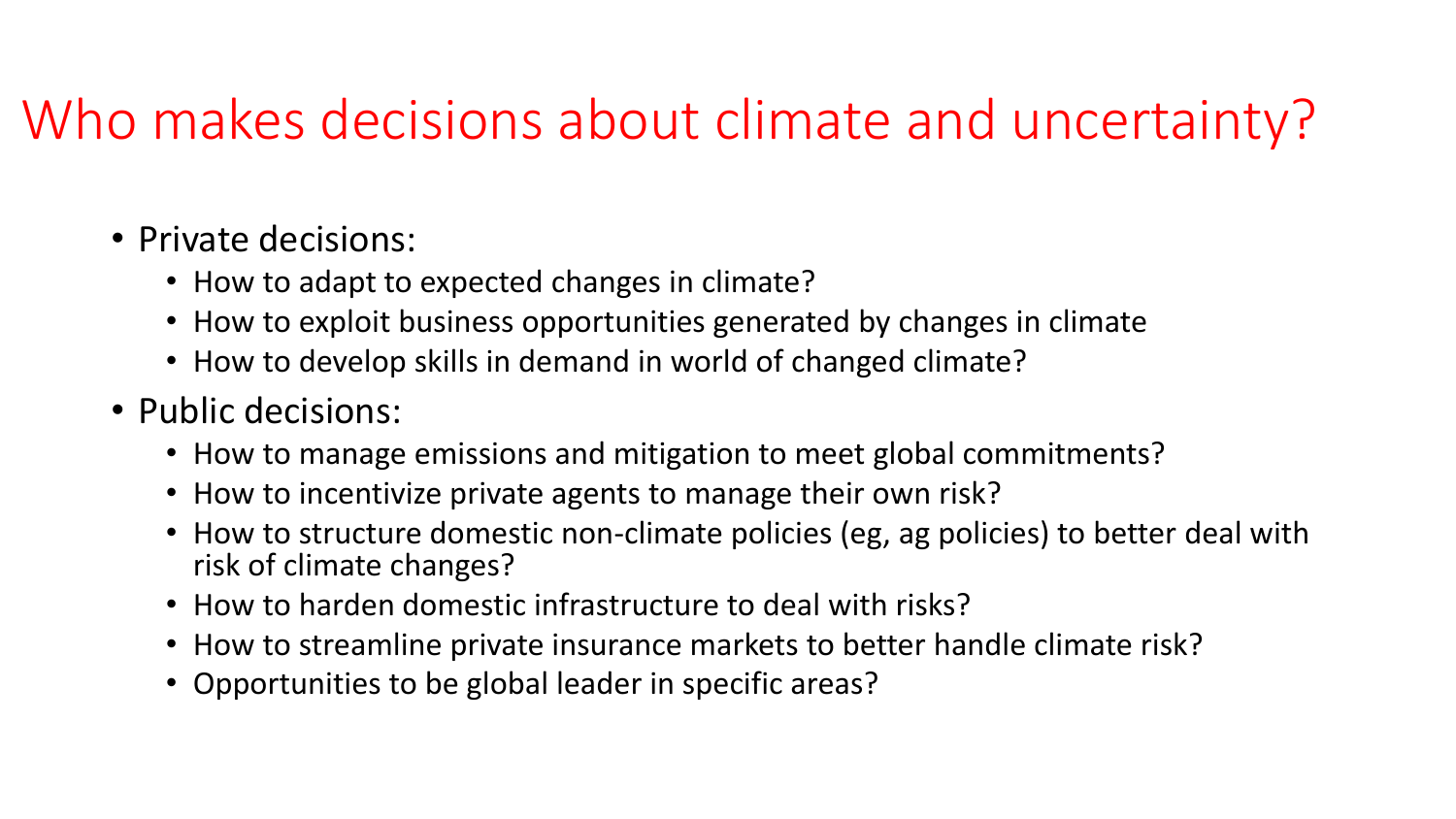## Individual decisions: Ways of Managing Risk

- Insurance markets (good for risk, not uncertainty)
	- Some risks insurable (require risk pooling)
		- Fire risk, Health risk
	- Insurance provides signal of risk (through price)
	- Some risks difficult to insure: flooding
- Financial Instruments
	- Options on price risk
	- Weather derivatives
	- Catastrophe bonds
		- Pay off in certain well defined states of the world
			- Eg, Pay if Category 5 hurricane hits downtown New Orleans next year pays \$1
		- Both sides of market involved
	- Risk pooling not necessary
	- Allows hedging of risk but doesn't eliminate damage from change
- Information markets
	- Prediction markets efficient provision of information
- Real Options
	- Insurance and derivatives do not undo damage, only hedge risk
	- Mitigation and adaptation reduce damage and vulnerability
	- Real options can reduce risk (eg, irrigation and air conditioning)
		- Diversified raw material sources
		- Produce multiple products in negatively correlated markets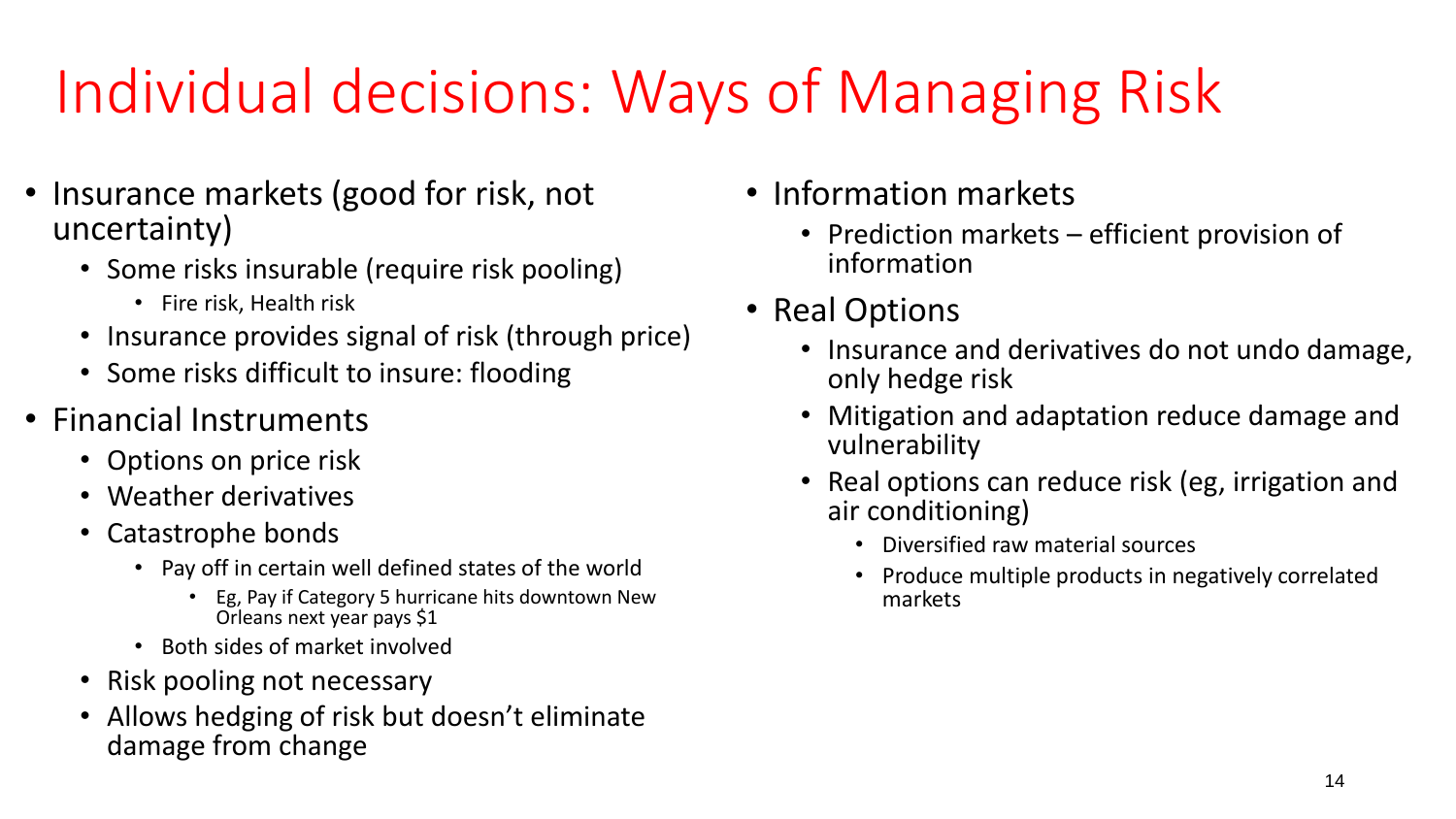### Some Issues for Today:

### Uncertainty and Government Policy in Small Economy

- Uncertainty about cost of abatement technology: act now moderately or wait for low-cost technology and then move aggressively?
- Aggressively exploit domestic comparative advantage (eg, managing livestock methane emissions), hoping leadership leads to long-term payoff?
- Act now (leader) or wait until picture of costs and benefits is clearer (follower)?
- Focus on managing risk (eg, hardening infrastructure) rather than predicting future climate impacts?
- Develop domestic markets for privately managing risks?
- Where to lead aggressively? Where to follow passively?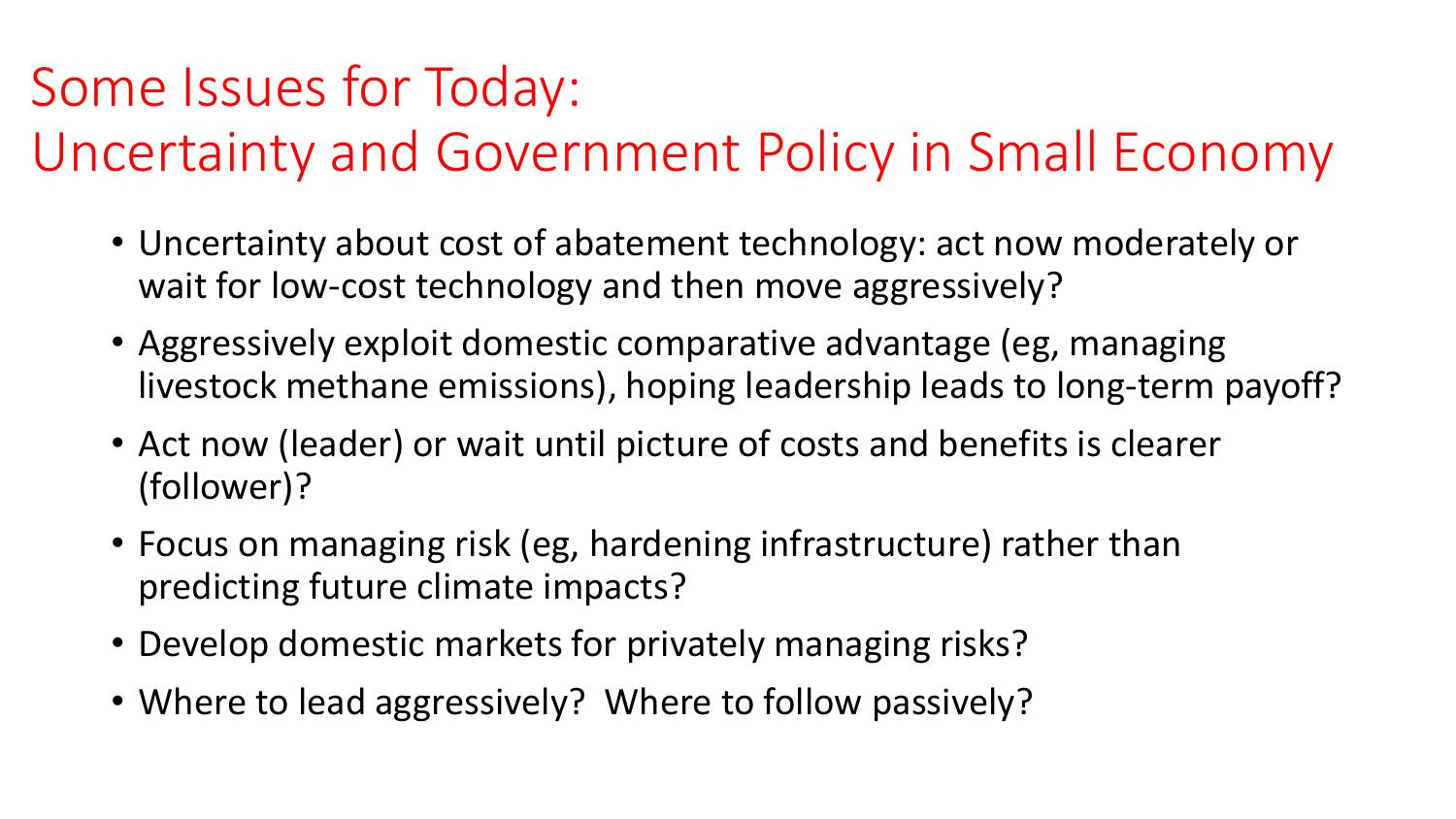### Mitigation Policies for Small Open Economy

- Leading vs. Following
	- Leaders can shape global perspectives and institutions—"market-makers"
	- Followers tend to be "price-takers" or "market takers"
- Leaders can take risks to shape globe for own benefit
	- Requires resources and knowledge to make the market
	- Innovations for reducing methane emissions from livestock
	- Institutions for dealing with fishery risks from climate changer
	- Demonstrate that carbon neutrality need not disrupt the economy
	- Demonstrate policies that are adaptable as technology changes
	- Establish leadership position in certain mitigation technologies
	- Establish leadership position in international negotiations
- Followers
	- Accelerated mitigation likely to only generate costs without much benefit
	- May be sector specific follow in some areas; lead in others.